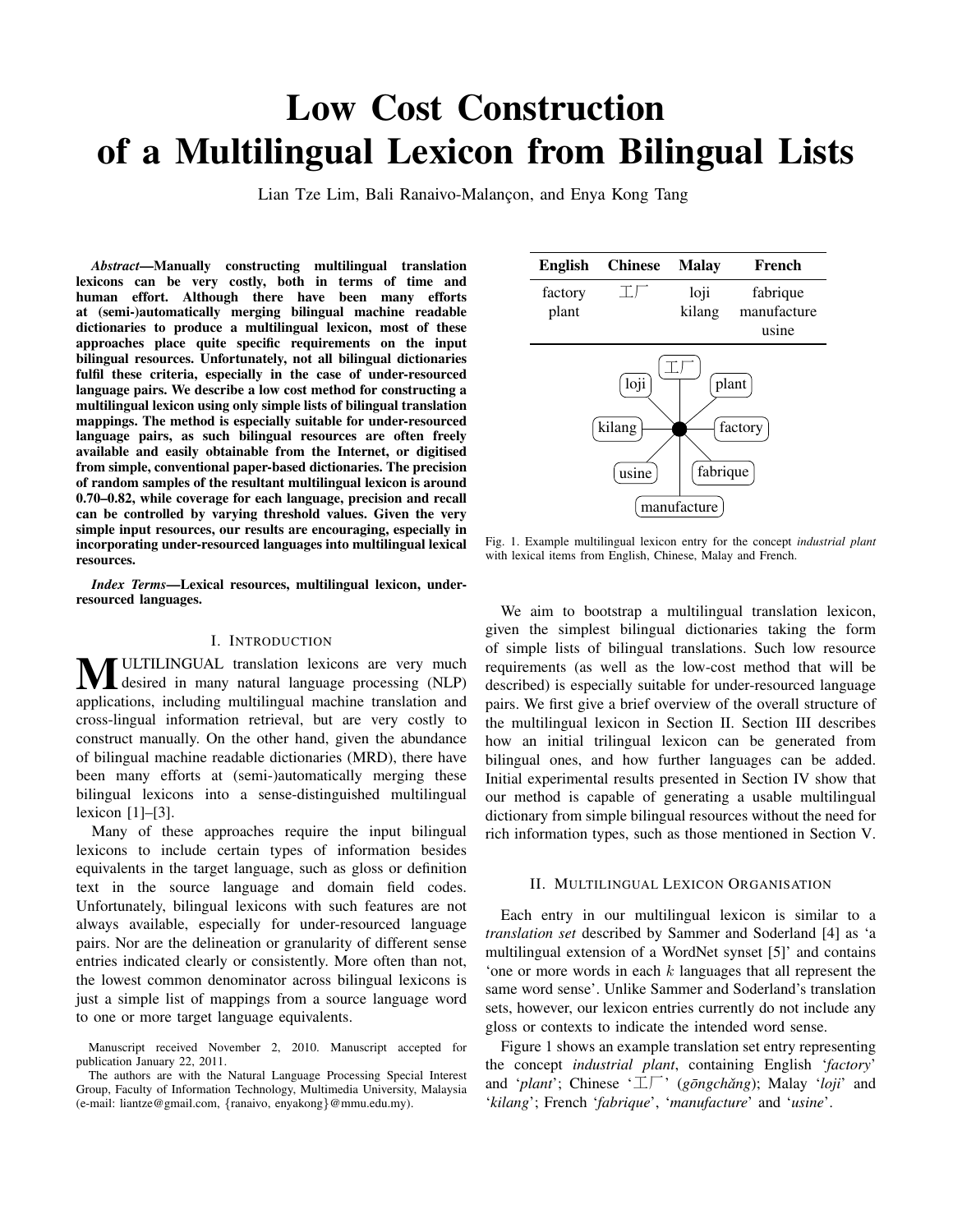Internally, each translation set is accessed by a languageindependent axis node, with language-specific lexicalisations connected to it, similar to the structural scheme used in the multiligual extension of the Lexical Markup Framework [6] and the Papillon Multilingual Dictionary [7]. Our multilingual lexicon is thus capable of handling lexical gaps (when a concept is not lexicalised in a language) as well as diversification phenomena (when a word sense in a language is more specific than its translation in another language). Nevertheless, for our current experiment, we will allow diversified meanings to be connected directly to the same axis.

## III. BUILDING THE LEXICON

Our bootstrapping algorithm first generates trilingual translation triples based on the one-time inverse consultation (OTIC) procedure [8], which was proposed to generate translation lexicons for new language pairs from existing bilingual lexicons. These triples are then merged to produce the translation sets in our multilingual lexicon. New languages are added by producing translation triples containing the new language and languages already present in our multilingual lexicon, then merging the new triples into the existing entries by detecting common translation pairs.

#### *A. One-time Inverse Consultation*

Tanaka, Umemura and Iwasaki [8] first proposed OTIC to generate a bilingual lexicon for a new language pair  $L_1-L_3$  via an intermediate language  $L_2$ , given existing bilingual lexicons for language pairs  $L_1-L_2$ ,  $L_2-L_3$  and  $L_3-L_2$ . Following is an example of a OTIC procedure for linking Japanese words to their Malay translations via English:

- For every Japanese word, look up all English translations  $(E_1)$ .
- For every English translation, look up its Malay translations (M).
- For every Malay translation, look up its English translations ( $\mathbb{E}_2$ ), and see how many match those in  $\mathbb{E}_1$ .
- For each  $m \in \mathbb{M}$ , the more matches between  $\mathbb{E}_1$  and  $\mathbb{E}_2$ , the better  $m$  is as a candidate translation of the original Japanese word.

$$
\text{score}(m) = 2 \times \frac{|\mathbb{E}_1 \cap \mathbb{E}_2|}{|\mathbb{E}_1| + |\mathbb{E}_2|}
$$

A worked example is shown in Figure 2. The Japanese word '印 ' (*shirushi*) has 3 English translations, which in turn yields another three Malay translations. Among them, '*tera*' has 4 English translation, 2 of which are also present in the earlier set of 3 English translations. The one-time inverse consultation score for '*tera*' is thus  $2 \times \frac{2}{3+4} = 0.57$ , and indicates '*tera*' is the most likely Malay translation for ' $f$ '.

Bond et. al. [10] extended OTIC by linking through two languages, as well as utilising semantic field code and classifier information to increase precision, but these



Fig. 2. Using OTIC, Malay '*tera*' is determined to be the most likely translation of Japanese '印' as they are linked by the most number of English words in both directions, with score('*tera*') =  $2 \times \frac{2}{3+4}$  = 0.57. (Diagram taken from [9, Figure 1])

resources include these information (nor do all languages use classifiers).

#### *B. Extension to OTIC*

OTIC was originally conceived to produce a list of bilingual translations for a new language pair. As our aim is a multilingual lexicon instead, we modified the OTIC procedure to produce trilingual translation triples and translation sets, as outlined in Algorithm 1.

Algorithm 1 allows partial word matches between the 'forward' and 'reverse' sets of intermediate language words. For example, if the 'forward' set contains '*coach*' and the reverse set contains '*sports coach*', the modified OTIC score is  $\frac{1}{2} = 0.5$ , instead of 0. This would also serve as a likelihood measure for detecting diversification in future improvements of the algorithm. The score computation for  $(w_h, w_t)$  is also adjusted accordingly to take into account this substring matching score (line 10), as opposed to the exact matching score in the original OTIC.

Extend in the consistent of the neurological Distance of the median of the constraints of the Columb in the Columb in the Columb in the Columb in the Columb in the Columb in the Columb in the Columb in the Columb in the C We retain the intermediate language words along with the 'head' and 'tail' languages, i.e. the OTIC procedure will output translation *triples* instead of pairs.  $\alpha$  and  $\beta$  on line 14 are threshold weights to filter translation triples of sufficiently high scores. Bond et. al. [10] did not discard any translation pairs in their work; they left this task to the lexicographers who preferred to whittle down a large list rather than adding new translations. In our case, however, highly suspect translation triples must be discarded to ensure the merged multilingual entries are sufficiently accurate. Specifically, the problem is when an intermediate language word is polysemous. Erroneous translation triples  $(w_h, w_m, w_t)$  may then be generated (with lower scores), where the translation pair  $(w_h, w_m)$  does not reflect the same meaning as  $(w_m, w_t)$ . If such triples are allowed to enter the merging phase, the generated multilingual entries would eventually contain words of different meanings from the various member languages: for example, English 'bold', Chinese '黑体' (hēitǐ bold typeface) and Malay '*garang*' (fierce) might be placed in the same translation set by error.

As an example, consider the  $(w_h, w_m, w_t)$  translation triples with non-zero scores generated by OTIC where  $w_h = 'garang'$ ,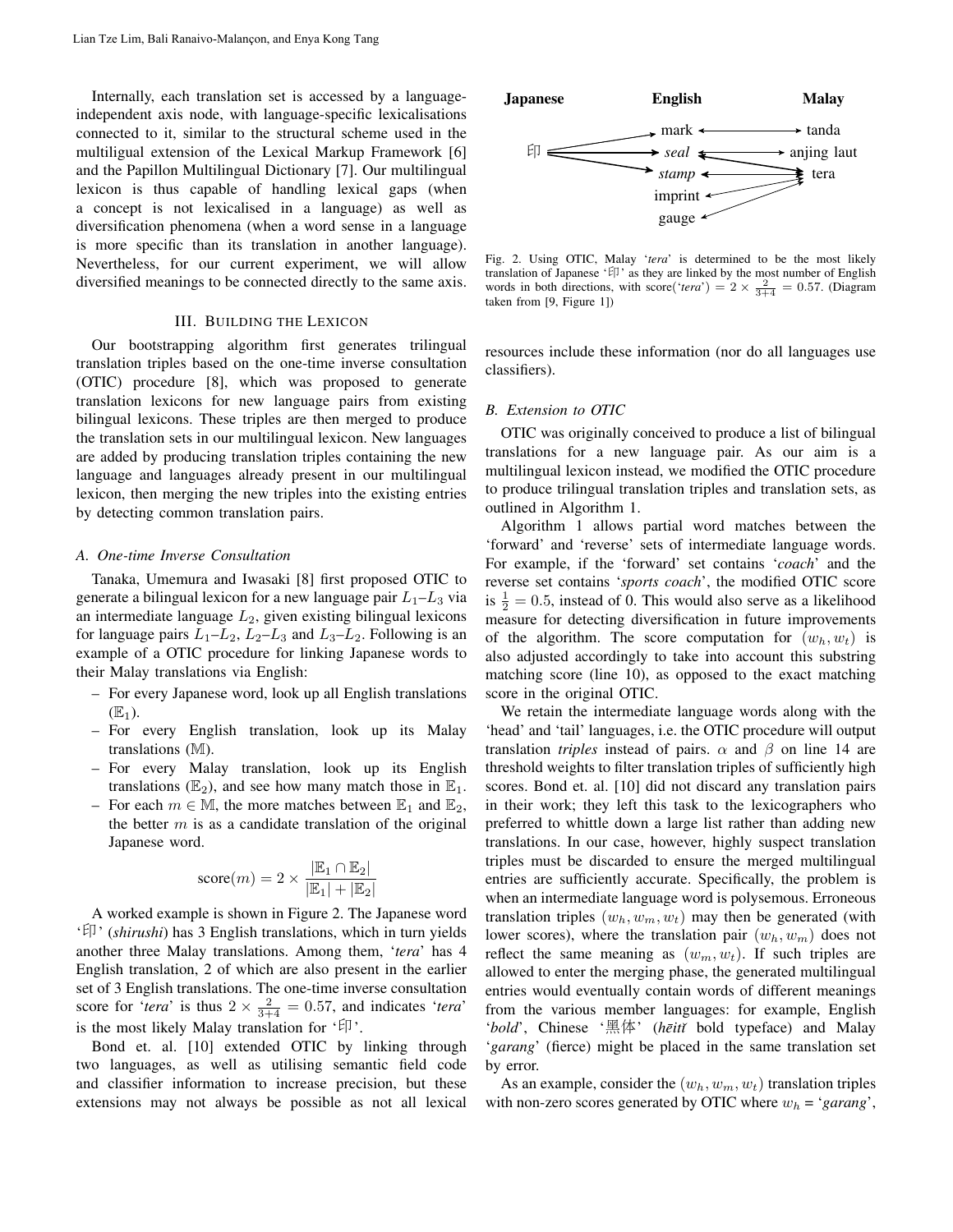Algorithm 1: Generating trilingual translation chains

1: for all lexical items  $w_h \in L_1$  do 2:  $\mathbb{W}_m \leftarrow$  translations of  $w_h$  in  $L_2$ 3: for all  $w_m \in \mathbb{W}_m$  do 4:  $W_t \leftarrow$  translations of  $w_m$  in  $L_3$ 5: for all  $w_t \in \mathbb{W}_t$  do 6: **Output a translation triple**  $(w_h, w_m, w_t)$ 7:  $\mathbb{W}_{m_r} \leftarrow$  translations of  $w_t$  in  $L_2$ 8:  $\sec(w_h, w_m, w_t) \leftarrow \sum$  $w \in \mathbb{W}_m$ number of common words in  $w_{m_r} \in \mathbb{W}_{m_r}$  and w number of words in  $w_{m_r} \in \mathbb{W}_{m_r}$ 9: end for 10:  $\operatorname{score}(w_h, w_t) \leftarrow 2 \times$  $\sum_{w\in\mathbb{W}_m}\text{score}(w_h, w, w_t)$  $|\overline{\mathbb{W}_m}|+|\overline{\mathbb{W}_{m_r}}|$ 11: end for 12:  $X \leftarrow \max_{w_t \in \mathbb{W}_t} \text{score}(w_h, w_t)$ 13: **for all** distinct translation pairs  $(w_h, w_t)$  do 14: **if** score $(w_h, w_t) \ge \alpha X$  or  $(\text{score}(w_h, w_t))^2 \ge \beta X$  then 15: Place  $w_h \in L_1$ ,  $w_m \in L_2$ ,  $w_t \in L_3$  from all triples  $(w_h, w_m, w_t)$  into same translation set 16: Record score $(w_h, w_t)$  and score $(w_h, w_m, w_t)$ 17: else 18: Discard all triples  $(w_h, w_1, w_2)$ 19: end if 20: end for 21: **end for**  $\triangleright$  The sets are now grouped by  $(w_h, w_t)$ 22: Merge all translation sets containing triples with same  $(w_h, w_m)$ 23: Merge all translation sets containing triples with same  $(w_m, w_t)$ 

presented in Figure 3. The highest  $score(w_h, w_t)$  is 0.143. When  $\alpha = 0.8$  and  $\beta = 0.2$ ,  $(w_h, w_t)$  pairs whose score is less then  $\alpha \times 0.143 = 0.1144$ , or whose score squared is less then  $\beta \times 0.143 = 0.0286$  will be discarded. Therefore, triples containing (garang, 大胆) (and other pairs of lower scores) will be discarded as its score 0.111 and squared score 0.0123 are lower than both threshold values.



Fig. 3. Generated translation triples from Algorithm 1

The retained translation triples are then merged into translation sets based on overlapping translation pairs among the languages. An example is shown in Figure 4, where the translation triples are merged into one translation set with five members.



Fig. 4. Merging translation triples into translation sets

## *C. Adding More Languages*

The algorithm described in the previous section gives us a trilingual translation lexicon for languages  $\{L_1, L_2, L_3\}$ . Algorithm 2 outlines how a new language  $L_4$ , or more generally,  $L_{k+1}$  can be added to an existing multilingual lexicon of languages  $\{L_1, L_2, \ldots, L_k\}$ . We first run OTIC to produce translation triples for  $L_{k+1}$  and two other languages already included in the existing lexicon. These new triples are then compared against the existing multilingual entries. If two words in a triple are present in an existing entry, the third word is added to that entry as well.

Figure 5 gives such an example: given the English– Chinese–Malay translation set earlier, we prepare translation triples for French–English–Malay. By detecting overlapping English–Malay translation pairs in the translation set and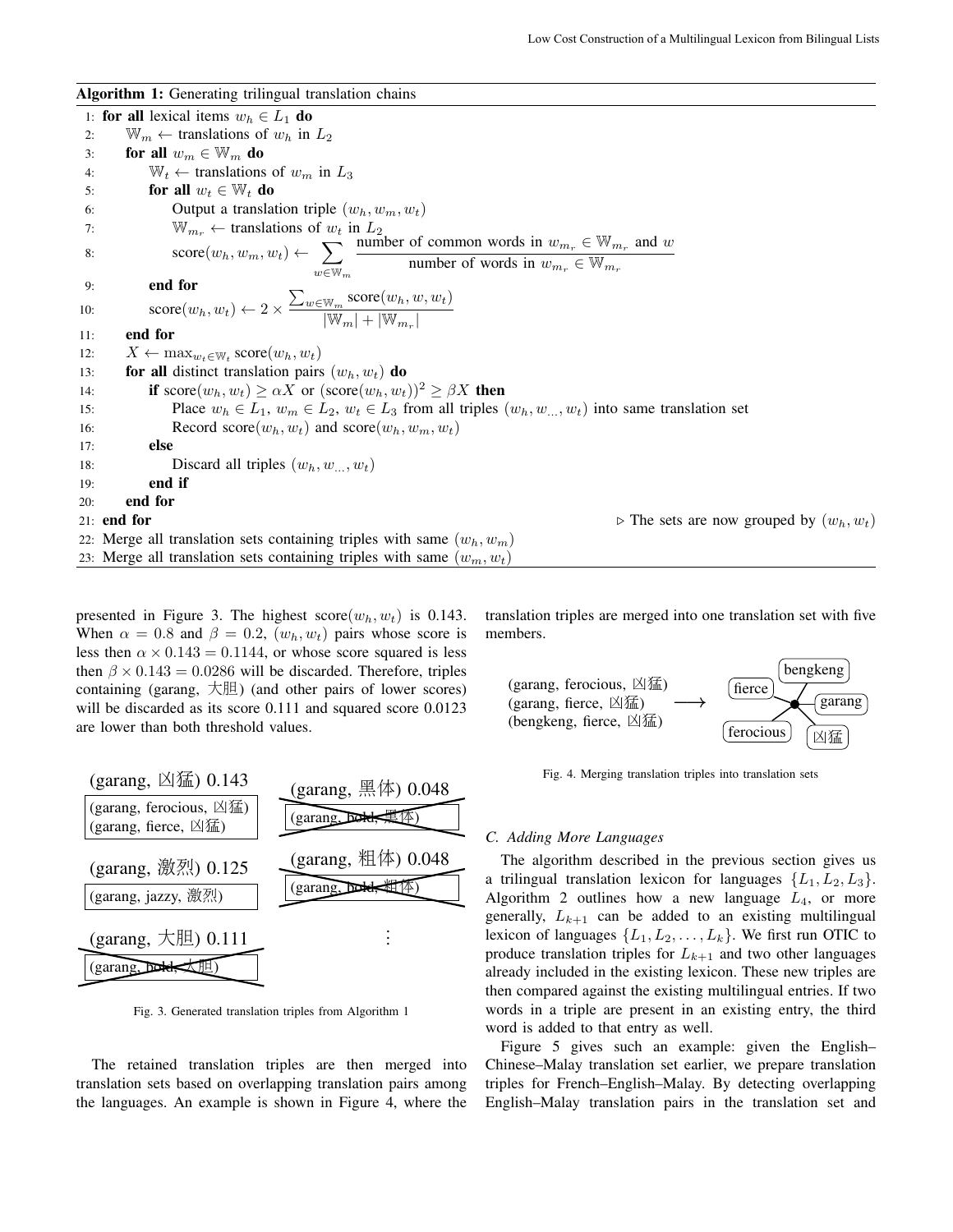**Algorithm 2:** Adding  $L_{k+1}$  to multilingual lexicon  $\mathbb{L}$  of  $\{L_1, L_2, \ldots, L_k\}$ 

1: T ← translation triples of  $L_{k+1}, L_m, L_n$  generated by Algorithm 1 where  $L_m, L_n \in \{L_1, L_2, \ldots, L_k\}$ 

- 2: for all  $(w_{L_m}, w_{L_n}, w_{L_{k+1}}) \in T$  do
- 3: Add  $w_{L_{k+1}}$  to all entries in L that contains both  $w_{L_m}$  and  $w_{L_n}$
- 4: end for



Fig. 5. Adding French members to existing translation sets

triples, two new French words '*cruel*' and '*féroce*' are added to the existing translation set.

## *D. Resources for Experiment*

We generated a multilingual lexicon for Malay, English and Chinese using the modified OTIC procedure, with English as the intermediate language. We used the following bilingual dictionaries as input:

- *Kamus Inggeris–Melayu untuk Penterjemah*, an English to Malay dictionary published by PTS Professional Publishing. The vast majority of Malay glosses in this dictionary are single words, or simple phrases containing only a few words. We therefore reversed the direction and used it as a Malay to English dictionary.
- *XDict*, a free English to Chinese Dictionary packaged for GNU/Linux distros, including Ubuntu and Debian.
- *CC-CEDICT*<sup>1</sup> , a free Chinese to English dictionary. We omitted Chinese lexical items marked to be archaic, idioms and family names. As CC-CEDICT entries do not include a part-of-speech (POS) field, we assigned one to each entry–gloss pair by running the Stanford POS Tagger<sup>2</sup> on the English glosses.

We normalised English entries with respect to American and British spelling variances<sup>3</sup>, as well as stripping off the verb infinitive '*to*'. Chinese entries were normalised by stripping off the adjective marker '的'. (See [9] for other normalisation possibilities.)

<sup>3</sup>http://wordlist.sourceforge.net/

To add French to the generated Malay–English–Chinese lexicon, we converted entries from FeM, a French–English– Malay dictionary<sup>4</sup>, into translation triples with default scores of 1.0.

I 1.0.<br>We provided a look-up interface to the resultant multilingual lexicon, using which users can look up a word in any member languages. All multilingual entries containing the word being looked up will be returned, with the words inside each entry being ranked by their associated OTIC scores. Figure 6 shows the look-up results for Malay '*kebun*'.

| 7566                       |                                                    |                                  |                                              |
|----------------------------|----------------------------------------------------|----------------------------------|----------------------------------------------|
| English<br>farm $(0.38)$ ; | Bahasa Malaysia<br>kebun (0.42);<br>ladang (0.34); | 中文<br>农场 (0.45); 饲养<br>场 (0.31); | francais<br>fermé (1.00);<br>fermier (1.00); |
| 8623                       |                                                    |                                  |                                              |
| English<br>qarden (0.42);  | Bahasa Malaysia<br>kebun (0.50);<br>taman (0.33);  | 中文<br>花园 (0.42);                 | francais<br>jardin (1.00);                   |

Fig. 6. Multilingual lexicon look-up result for Malay '*kebun*'

## IV. RESULTS AND DISCUSSION

As the correct addition of French lexical items depends on the accuracy of the Malay–English–Chinese lexicon generated, and also because it was harder for us to find evaluators who speak all four languages, only the Malay–English–Chinese entries are evaluated.

In general, precision increases for greater threshold values of  $\alpha$  and  $\beta$ , at the expense of less words in each language being included. Our procedure produced more translation sets which should have been merged (false negatives) when  $\alpha$  and  $\beta$  are high; however this is more desirable than words of different meanings being placed in the same translation set (false positives).

We performed two evaluations on the generated multilingual lexicon, described in the following subsections.

## *A. Evaluation on 100 Random Translation Sets*

For the first evaluation, we randomly selected 100 translation sets constructed from at least two translation triples, using different  $\alpha$  and  $\beta$  values. Evaluators were told to only accept as accurate translation sets in which all member Malay, English and Chinese words are (near-)synonyms. For this initial work, a translation set is deemed accurate if it contains

<sup>1</sup>http://cc-cedict.org/wiki/start

<sup>2</sup>http://nlp.stanford.edu/software/tagger.shtml

<sup>4</sup>http://www-clips.imag.fr/cgi-bin/geta/fem/fem.pl?lang=en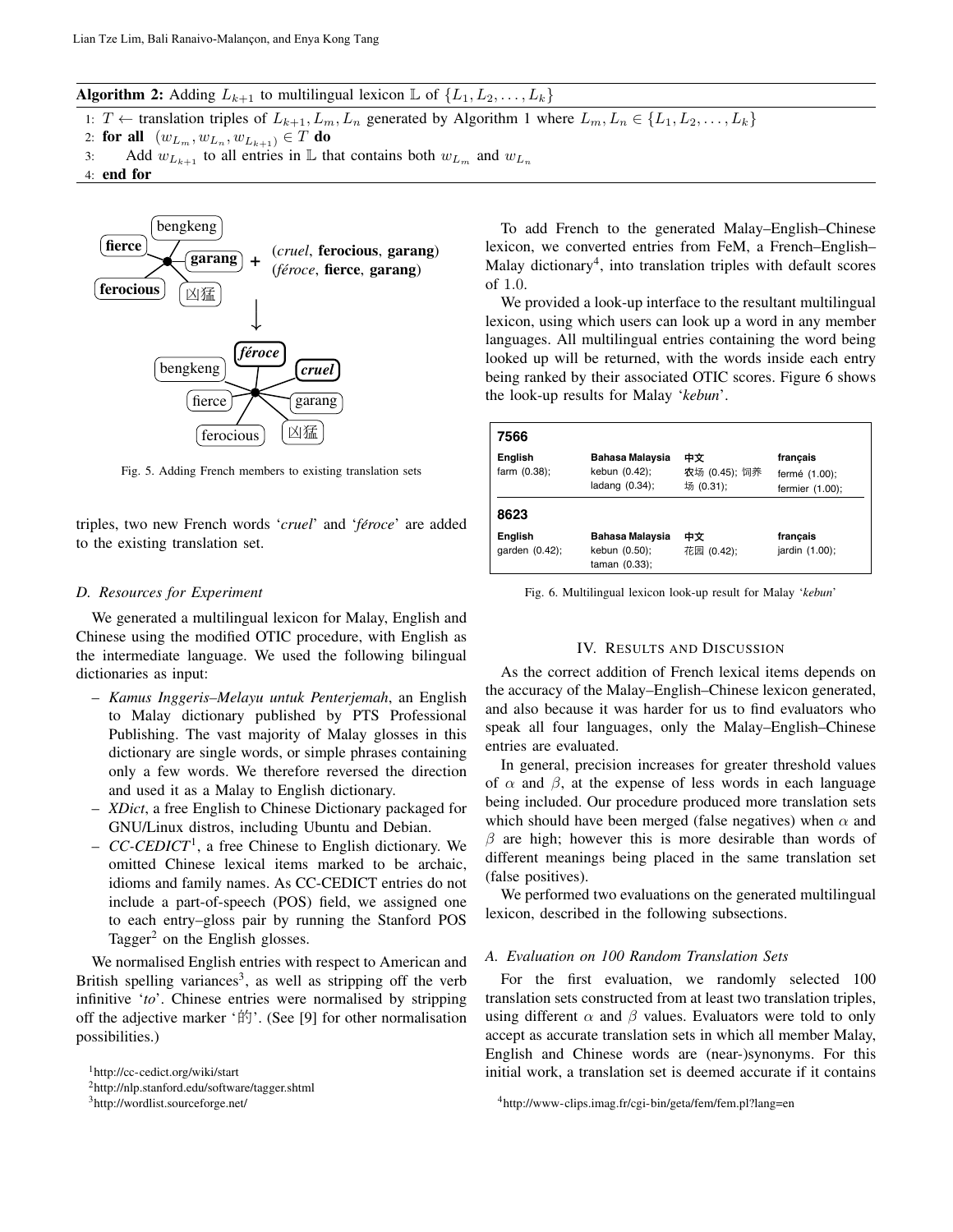diversified word meanings, i.e. it is acceptable for both Malay '*beras*' (uncooked rice) and '*nasi*' (cooked rice) to occur in the same translation set as English '*rice*'. The evaluation results are summarised in Figure 7.



Fig. 7. Precision for 100 randomly selected translation sets with varying  $\alpha$ and  $\beta$ .

Precision increases with  $\alpha$  and  $\beta$ , but is generally in the range of 0.70–0.82, and can go up to as high as 0.86. Of the erroneous sets, most of the wrongly included words are not the top-ranked ones in each language, especially when  $\alpha$  and  $\beta$  are high. Many errors are caused by incorrect POS assignments to *CEDICT* entries. Nevertheless, we find such results encouraging, particularly because it can be achieved with such simple bilingual translation mapping lists.

#### *B. Evaluation on Test Word Samples*

As mentioned earlier near the end of section III-B, translation sets generated using OTIC are most prone to error when the intermediate language (English in our experiment) word is polysemous, thereby selecting a 'tail' language word that does not have the same meaning as the 'head' language word.

To evaluate how effective OTIC is at detecting polysemy in the intermediate language, we selected four polysemous English words as test words, namely '*bank*', '*plant*', '*target*' and '*letter*'. We define a list of gold standard translation sets for each test word, based on all possible generated triples from our input dictionaries. All translation sets containing the test words are then retrieved. By viewing generation of translation sets as a data clustering problem, we access their accuracy by calculating the  $F_1$  score and Rand index (RI) [11] for each list of retrieved translation sets  $R = \{R_1, R_2, \ldots, R_m\}$ for a test word against that test word's golden standard  $A = \{A_1, A_2, \ldots, A_n\}$ :

- $TP = |\{$  word pairs occurring in some  $R_i \in R$  and some  $A_i \in A$ |
- $FP = |\{$  word pairs occurring in some  $R_i \in R$  but not in any  $A_i \in A$ |
- TN = |{word pairs not occurring in any  $R_i \in R$  nor any  $A_i \in A$ |
- $FN = |\{word pairs not occurring in any  $R_i \in R$  but in$ some  $A_j \in A$ }

$$
Precision = \frac{TP}{TP + FP}
$$
  
Recall = 
$$
\frac{TP}{TP + FN}
$$
  

$$
F_1 = \frac{2 \times Precision \times Recall}{Precision + Recall}
$$
  

$$
RI = \frac{TP + TN}{TP + FP + FN + TN}
$$

Table I, figures 8 and 9 summarise the results for each test word. Here again, RI and  $F_1$  increase with  $\alpha$  and  $\beta$ . We also note from the graphs that the threshold  $\beta$  is more influential in raising both RI and  $F_1$ . However, the scores may decrease if  $\alpha$  and  $\beta$  are too high, as is the case for '*plant*' when  $\alpha = 0.8$ and  $\beta \geq 0.4$ . This is due to valid words being rejected by the high thresholds, thereby increasing the number of false negatives (FN) and lowering RI and  $F_1$ . Taking into account the Rand indices,  $F_1$  scores as well as word coverage in each language, we found taking  $\alpha \approx 0.6$  and  $\beta \approx 0.2$  to offer a reasonable balance between precision, recall and coverage.

TABLE I MINIMUM AND MAXIMUM RAND INDEX AND  $F_1$  score for each test WORD

| Test                      | Rand Index |       | $F_{1}$     |       | Min. thresholds for best score |     |
|---------------------------|------------|-------|-------------|-------|--------------------------------|-----|
| word                      | min        | max   | min         | max   | $\alpha$                       |     |
| $'bank'$ 0.417 0.611      |            |       | 0.588       | 0.632 | 0.6                            | 0.4 |
| 'plant' 0.818 0.927 0.809 |            |       |             | 0.913 | 0.6                            | 0.2 |
| $'target'$ 0.821 1.000    |            |       | 0.902       | 1.000 | 0.4                            | 0.2 |
| $'letter'$ 0.709          |            | 0.818 | 0.724 0.792 |       | 0.8                            | 0.2 |

#### V. RELATED WORK

There have been many efforts to create lexical databases similar to the Princeton English WordNet [5] for other languages. To leverage the many types of rich data and resources built on top of Princeton WordNet, many such projects aim to align their entries to those in the Princeton WordNet. Notable wordnet projects include EuroWordNet (Western European languages) [3], BalkaNet (Eastern European languages) [2], and many more<sup>5</sup>. All these wordnets taken together can be regarded as a huge multilingual lexicon, with the Princeton Wordnet as its main hub. However, this also means these wordnets tend to suffer from a frequent critique against the Princeton WordNet: its overly fine sense distinctions often cause human lexicographers and evaluators working with the wordnets much confusion, as well as complicating NLP applications that make use of them.

Sammer and Soderland [4] constructed PanLexicon, a multilingual lexicon by computing context vectors for words of different languages from monolingual corpora, then grouping the words into translation sets by matching their

<sup>&</sup>lt;sup>5</sup>see http://www.globalwordnet.org/gwa/wordnet\_table.htm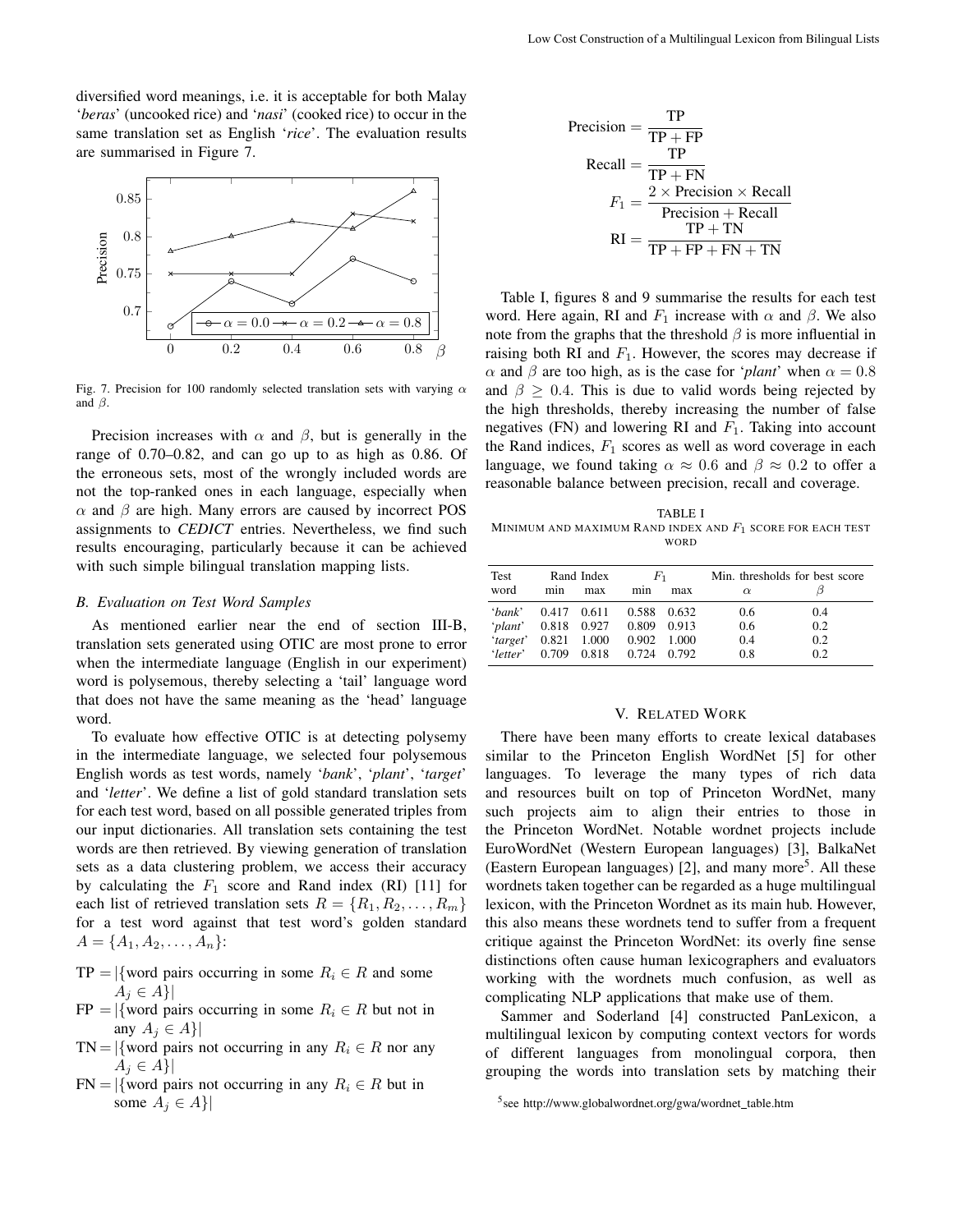

Fig. 8. Rand indices for translation sets containing '*bank*', '*plant*', '*target*' and '*letter*' with varying thresholds  $\alpha$  and  $\beta$ .



Fig. 9. F<sup>1</sup> scores for translation sets containing '*bank*', '*plant*', '*target*' and '*letter*' with varying thresholds  $\alpha$  and  $\beta$ .

context vectors with the help of bilingual lexicons. By using a corpus-based method, good coverage of words from different languages is expected. In addition, sense distinctions are derived from corpus evidence, which are unlikely to be as fine as those of Princeton WordNet. However, their method produces many translation sets that contain semantically related but not synonymous words, e.g. '*shoot*' and '*bullet*', thus lowering the precision: the authors report 44 % precision based on evaluators' opinions (75 % if inter-evaluator agreement is not required). In addition, specific methods for identifying multi-word expressions (MWEs) in the corpus are required (which was not taken into consideration in their paper), whereas our method would also process MWEs if they are listed in the bilingual lexicons.

Markó, Schulz and Hahn [12] made use of cognate mappings to derive new translation pairs, later validated by processing parallel corpora in the medical domain. Due to the special characteristics of medical terms, each complex term is indexed on the level of sub-words, e.g. '*pseudo*⊕*hypo*⊕*para*⊕*thyroid*⊕*ism*'. The authors report up to 46 % accuracy for each language pair by checking against data from the Unified Medical Language System (UMLS). The biggest drawback in their approach is the requirement for large aligned thesaurus corpora, although such resources may be more readily available for specific domains such as medicine. Also, the cognate-based approach would not be applicable for language pairs that are not closely related.

Lafourcade [1] also uses a vector-based model for populating the Papillon multilingual dictionary [7]. Instead of constructing context vectors from corpora, Lafourcade computes conceptual vectors for each translation pair from a bilingual dictionary, based on the gloss text (written in the source language) and associated class labels from a semantic hierarchy. Translation pairs of different language pairs are then compared based on their conceptual vectors to determine if they express the same meaning. By using class labels as